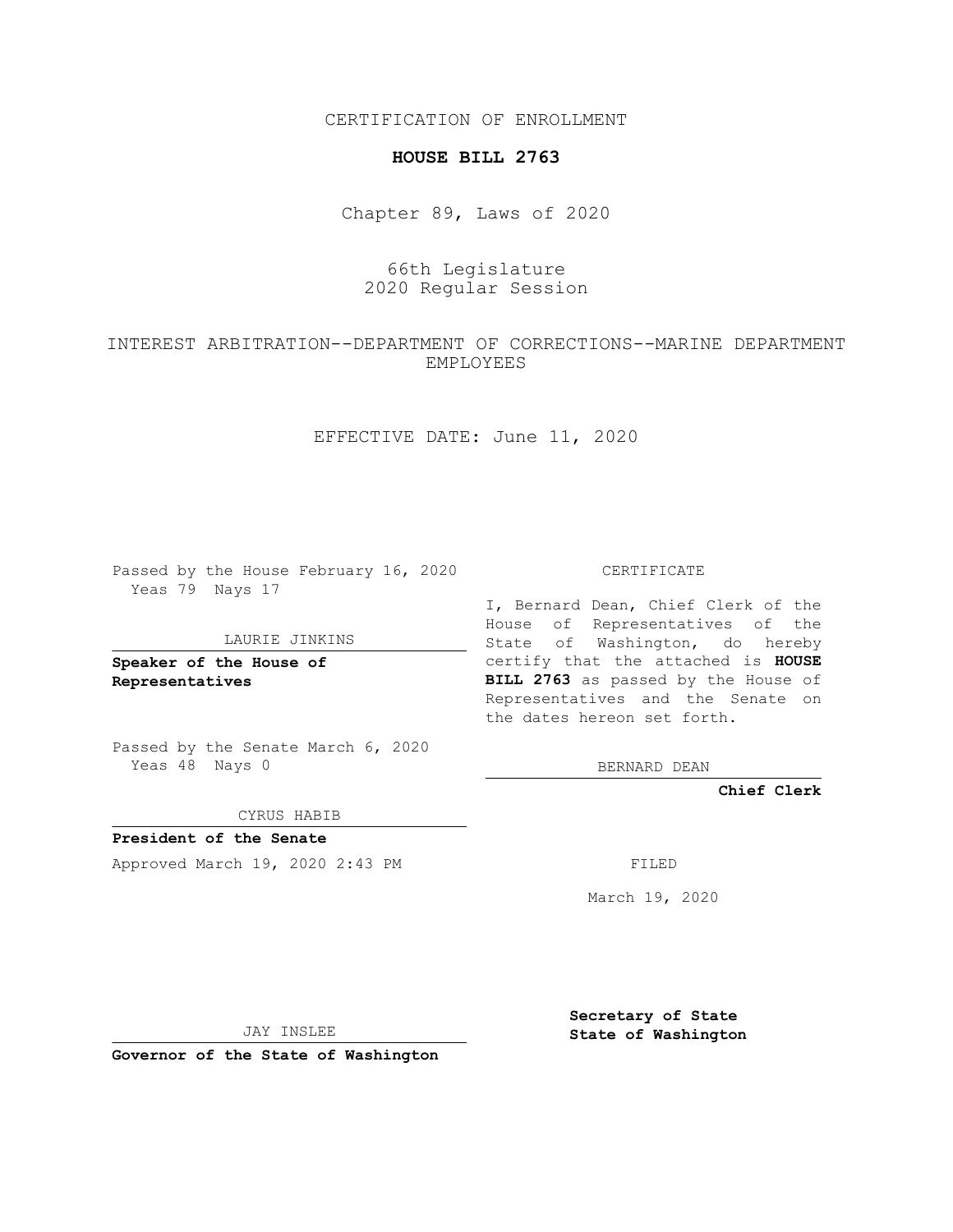## **HOUSE BILL 2763**

Passed Legislature - 2020 Regular Session

**State of Washington 66th Legislature 2020 Regular Session**

**By** Representatives Chapman, Dent, Hudgins, and Tharinger

Read first time 01/21/20. Referred to Committee on Labor & Workplace Standards.

1 AN ACT Relating to interest arbitration for department of 2 corrections employees; and amending RCW 41.80.200.

3 BE IT ENACTED BY THE LEGISLATURE OF THE STATE OF WASHINGTON:

4 **Sec. 1.** RCW 41.80.200 and 2019 c 233 s 1 are each amended to 5 read as follows:

 (1) In order to maintain dedicated and uninterrupted services to the supervision of criminal offenders that are in state correctional facilities and on community supervision, it is the legislature's intent to grant certain employees of the department of corrections interest arbitration rights as an alternative means of settling 11 disputes.

12 (2) This section applies only to employees covered by chapter 13 41.06 RCW working for the department of corrections, except 14 confidential employees as defined in RCW 41.80.005, members of the 15 Washington management service, and internal auditors((<del>, and</del> 16 nonsupervisory marine department employees)).

 (3) Negotiations between the employer and the exclusive bargaining representative of a unit of employees shall be commenced at least five months before submission of the budget to the legislature. If no agreement has been reached sixty days after the 21 commencement of such negotiations then, at any time thereafter,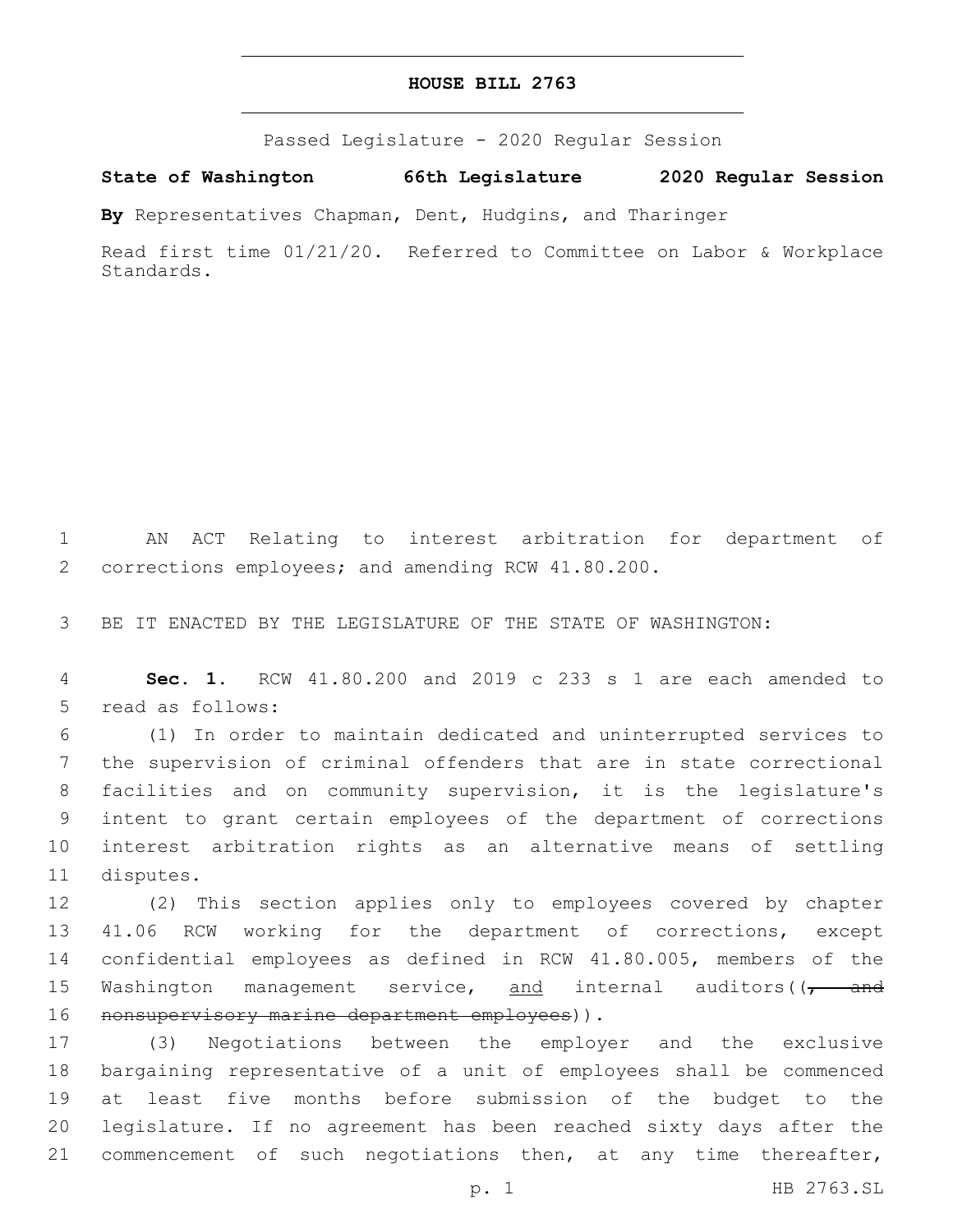either party may declare that an impasse exists and may submit the dispute to the commission for mediation, with or without the concurrence of the other party. The commission shall appoint a mediator, who shall promptly meet with the representatives of the parties, either jointly or separately, and shall take such other steps as he or she may deem appropriate in order to persuade the parties to resolve their differences and effect an agreement. A mediator, however, does not have a power of compulsion. The mediator may consider only matters that are subject to bargaining under this 10 chapter.

 (4) If an agreement is not reached following a reasonable period 12 of negotiations and mediation, and the director, upon recommendation 13 of the assigned mediator, finds that the parties remain at impasse, then an arbitrator must be appointed to resolve the dispute. The issues for determination by the arbitrator must be limited to the 16 issues certified by the executive director.

 (5) Within ten working days after the first Monday in September of every odd-numbered year, the governor or the governor's designee and the bargaining representatives for any bargaining units covered by this section shall attempt to agree on an interest arbitrator to be used if the parties are not successful in negotiating a comprehensive collective bargaining agreement. The parties will select an arbitrator by mutual agreement or by alternatively striking names from a regional list of seven qualified arbitrators provided by 25 the federal mediation and conciliation service.

 (a) The fees and expenses of the arbitrator, the court reporter, 27 if any, and the cost of the hearing room, if any, will be shared equally between the parties. Each party is responsible for the costs of its attorneys, representatives and witnesses, and all other costs related to the development and presentation of their case.

 (b) Immediately upon selecting an interest arbitrator, the parties shall cooperate to reserve dates with the arbitrator for a potential hearing between August 1st and September 15th of the following even-numbered year. The parties shall also prepare a schedule of at least five negotiation dates, absent an agreement to 36 the contrary.

 (c) The parties shall execute a written agreement before December 15th of the odd-numbered year setting forth the name of the arbitrator and the dates reserved for bargaining and arbitration.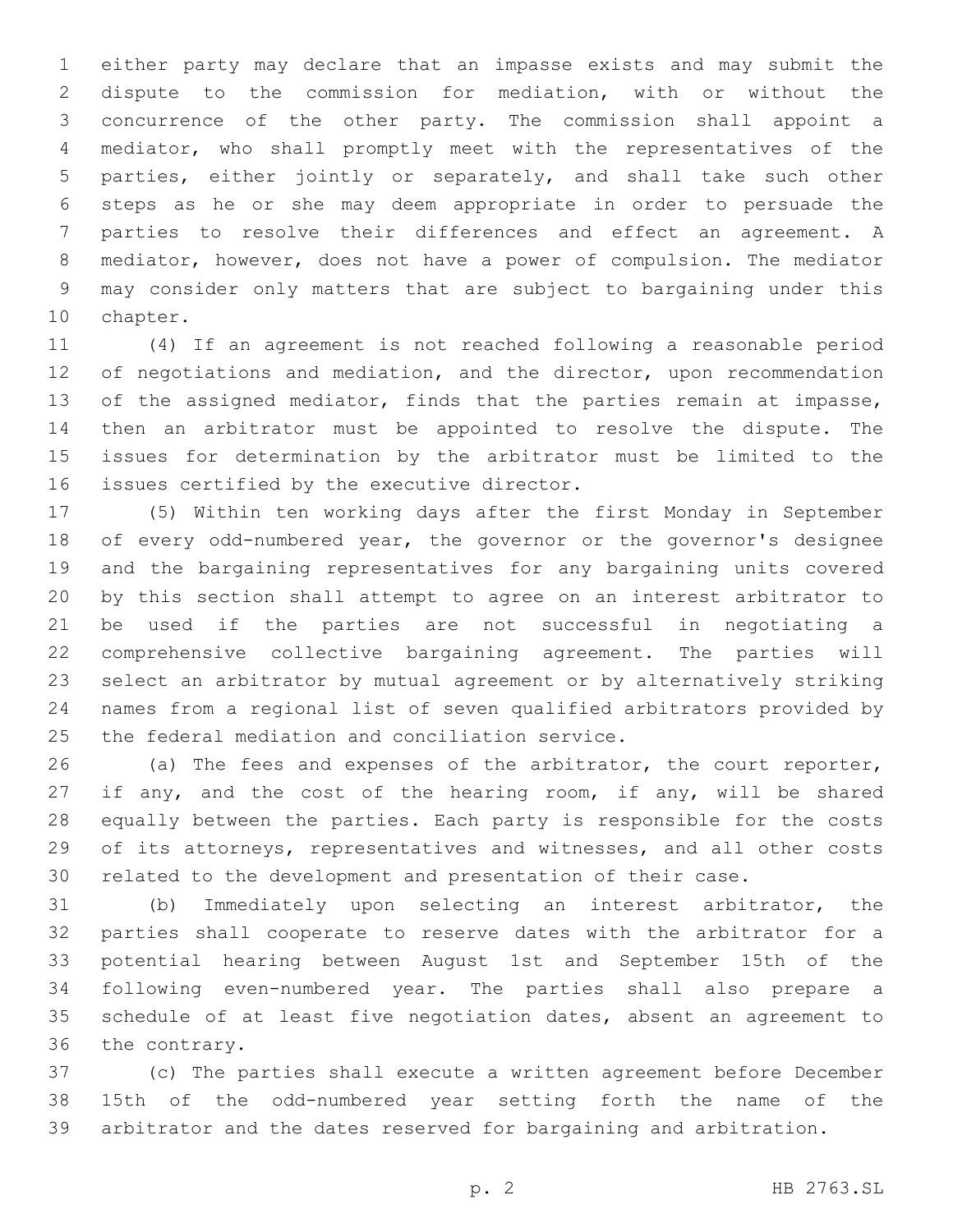(d)(i) The arbitrator must hold a hearing and provide reasonable notice of the hearing to the parties to the dispute. The hearing must be informal and each party has the opportunity to present evidence and make arguments. The arbitrator may not present the case for a 5 party to the proceedings.

 (ii) The rules of evidence prevailing in judicial proceedings may be considered, but are not binding, and any oral testimony or documentary evidence or other data deemed relevant by the arbitrator may be received in evidence. A recording of the proceedings must be 10 taken.

 (iii) The arbitrator may administer oaths, require the attendance 12 of witnesses, and require the production of such books, papers, contracts, agreements, and documents deemed by the arbitrator to be material to a just determination of the issues in dispute. If a 15 person refuses to obey a subpoena issued by the arbitrator, or refuses to be sworn or to make an affirmation to testify, or a witness, party, or attorney for a party is guilty of contempt while in attendance at a hearing, the arbitrator may invoke the jurisdiction of the superior court in the county where the labor dispute exists, and the court may issue an appropriate order. Any failure to obey the order may be punished by the court as a contempt 22 thereof.

 (6) The arbitrator may consider only matters that are subject to bargaining under RCW 41.80.020(1), and may not consider those subjects listed under RCW 41.80.020 (2) and (3) and 41.80.040.

 (a) In making its determination, the arbitrator shall take into 27 consideration the following factors:

 (i) The financial ability of the department of corrections to pay for the compensation and benefit provisions of a collective 30 bargaining agreement;

(ii) The constitutional and statutory authority of the employer;

32 (iii) Stipulations of the parties;

 (iv) Comparison of the wages, hours, and conditions of employment of personnel involved in the proceedings with the wages, hours, and conditions of employment of like personnel of like state government employers of similar size in the western United States;

 (v) The ability of the department of corrections to retain 38 employees;

 (vi) The overall compensation presently received by department of corrections employees, including direct wage compensation, vacations,

p. 3 HB 2763.SL